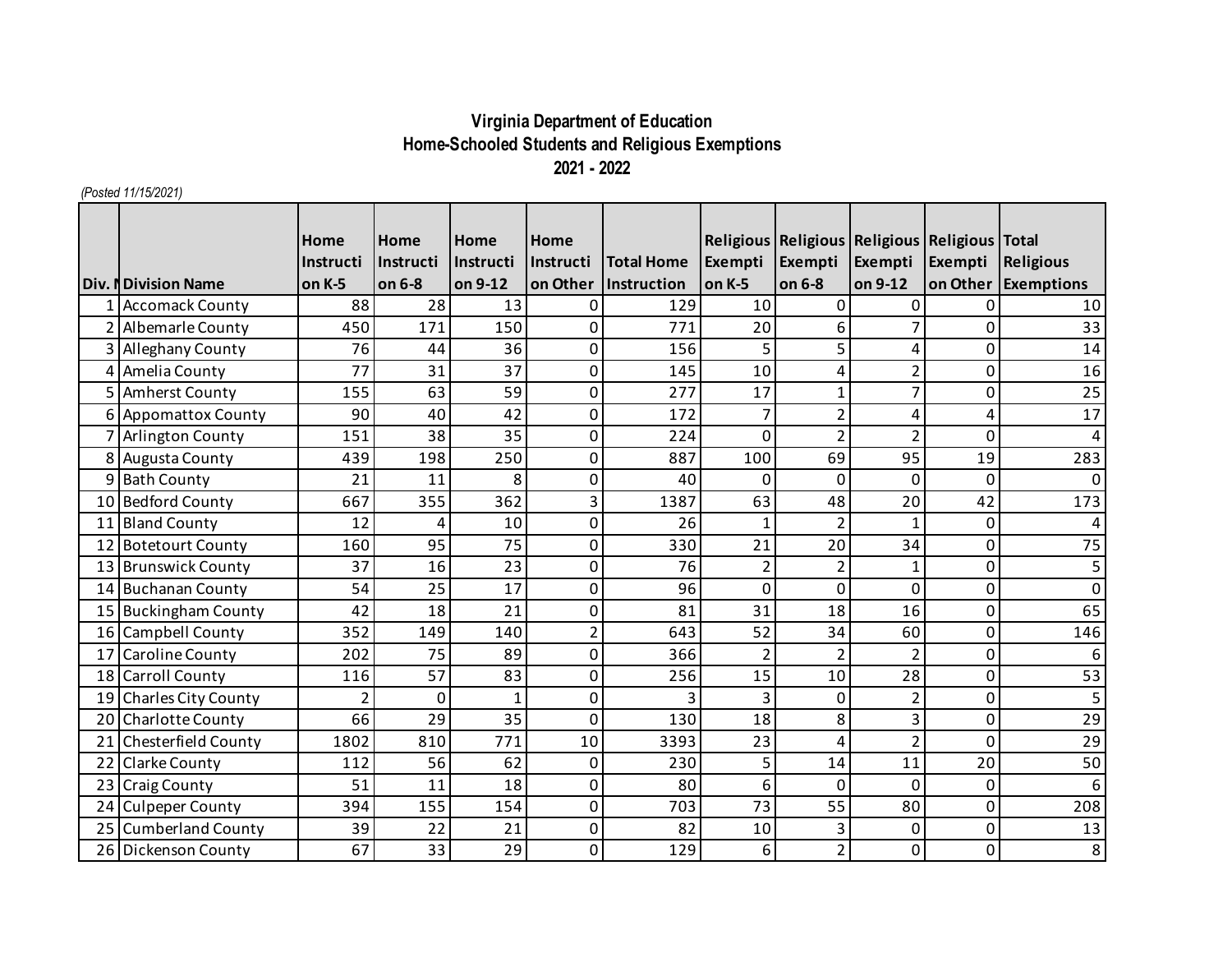| Dinwiddie County<br>27   | 114  | 45  | 34  | 10             | 203  | 15             | 13             | 13             | 13           | 54              |
|--------------------------|------|-----|-----|----------------|------|----------------|----------------|----------------|--------------|-----------------|
| 28 Essex County          | 34   | 18  | 21  | 0              | 73   | 3              | $\overline{2}$ | $\Omega$       | 0            | 5               |
| 29 Fairfax County        | 2688 | 973 | 843 | 0              | 4504 | 63             | 59             | 143            | 0            | 265             |
| 30 Fauquier County       | 461  | 178 | 166 | 0              | 805  | 45             | 43             | 84             | 0            | 172             |
| 31 Floyd County          | 98   | 38  | 52  | $\overline{0}$ | 188  | 44             | 19             | 46             | 0            | 109             |
| 32 Fluvanna County       | 166  | 59  | 60  | 0              | 285  | 17             | 10             | 31             | 0            | 58              |
| 33 Franklin County       | 432  | 284 | 281 | 0              | 997  | 32             | 48             | 65             | 0            | 145             |
| 34 Frederick County      | 445  | 154 | 185 | 0              | 784  | 99             | 73             | 115            | 0            | 287             |
| 35 Giles County          | 61   | 22  | 31  | 0              | 114  | 41             | 22             | 25             | 0            | 88              |
| Gloucester County<br>36  | 215  | 105 | 113 | 0              | 433  | 13             | 16             | 35             | 6            | $\overline{70}$ |
| 37 Goochland County      | 113  | 59  | 41  | 0              | 213  | 13             | 24             | 21             | 0            | $\overline{58}$ |
| 38 Grayson County        | 61   | 23  | 29  | 0              | 113  | 6              | $\overline{7}$ | 15             | 6            | 34              |
| 39 Greene County         | 154  | 50  | 66  | $\overline{0}$ | 270  | 12             | 10             | 14             | 0            | 36              |
| 40 Greensville County    | 41   | 17  | 14  | 0              | 72   | 0              | 0              | 0              | 0            | $\mathbf{0}$    |
| 41 Halifax County        | 122  | 44  | 59  | 0              | 225  | 11             | 5              | 18             | 0            | $\overline{34}$ |
| 42 Hanover County        | 548  | 237 | 254 | 0              | 1039 | 40             | 24             | 38             | 0            | 102             |
| 43 Henrico County        | 703  | 294 | 286 | $\overline{0}$ | 1283 | 3              | 3              | $\overline{2}$ | 0            | 8               |
| 44 Henry County          | 119  | 60  | 56  | 52             | 287  | 8              | 3              | $\overline{2}$ | $\mathbf{1}$ | 14              |
| 45 Highland County       | 18   | 12  |     | 0              | 32   | $\Omega$       | $\pmb{0}$      | $\mathbf{1}$   | 0            |                 |
| 46 Isle of Wight County  | 204  | 92  | 83  | 0              | 379  | 13             | 11             | 11             | 0            | 35              |
| 48 King George County    | 139  | 64  | 62  | 122            | 387  | 0              | $\mathbf 0$    | 0              | 17           | 17              |
| 49 King and Queen County | 35   | 23  | 38  | 0              | 96   | 2              | $\mathbf{1}$   | 4              | 0            |                 |
| 50 King William County   | 93   | 42  | 52  | 0              | 187  | 15             | 5              | 9              | 0            | $\overline{29}$ |
| 51 Lancaster County      | 52   | 17  | 7   | 0              | 76   | 6              | 4              | 9              | 0            | 19              |
| Lee County<br>52         | 63   | 30  | 41  | 8              | 142  | 4              | $\overline{2}$ | 5              | 4            | $\overline{15}$ |
| 53 Loudoun County        | 1733 | 651 | 495 | 0              | 2879 | 18             | 6              | $\overline{2}$ | 0            | 26              |
| 54 Louisa County         | 165  | 45  | 89  | 0              | 299  | 14             | 4              | $\mathbf{1}$   | 0            | 19              |
| 55 Lunenburg County      | 47   | 14  | 21  | 4              | 86   | 9              | $\overline{2}$ | $\overline{7}$ | 0            | 18              |
| 56 Madison County        | 116  | 48  | 53  | 0              | 217  | 25             | 17             | 28             | 0            | 70              |
| 57 Mathews County        | 40   | 21  | 26  | 0              | 87   | $\overline{2}$ | $\mathbf 0$    | 1              | 0            |                 |
| 58 Mecklenburg County    | 100  | 40  | 65  | 0              | 205  | 16             | 9              | 65             | 15           | 105             |
| 59 Middlesex County      | 45   | 12  | 8   | 0              | 65   | 0              | $\mathbf 0$    | $\mathbf 0$    | 9            | 9               |
| 60 Montgomery County     | 291  | 138 | 117 | 202            | 748  | 9              | $\overline{2}$ | 0              | 0            | 11              |
| 62 Nelson County         | 98   | 34  | 43  | 0              | 175  | 16             | 12             | 20             | 0            | 48              |
| 63 New Kent County       | 155  | 73  | 65  | 0              | 293  | 3              | $\mathbf 0$    | $\mathbf{1}$   | 0            | 4               |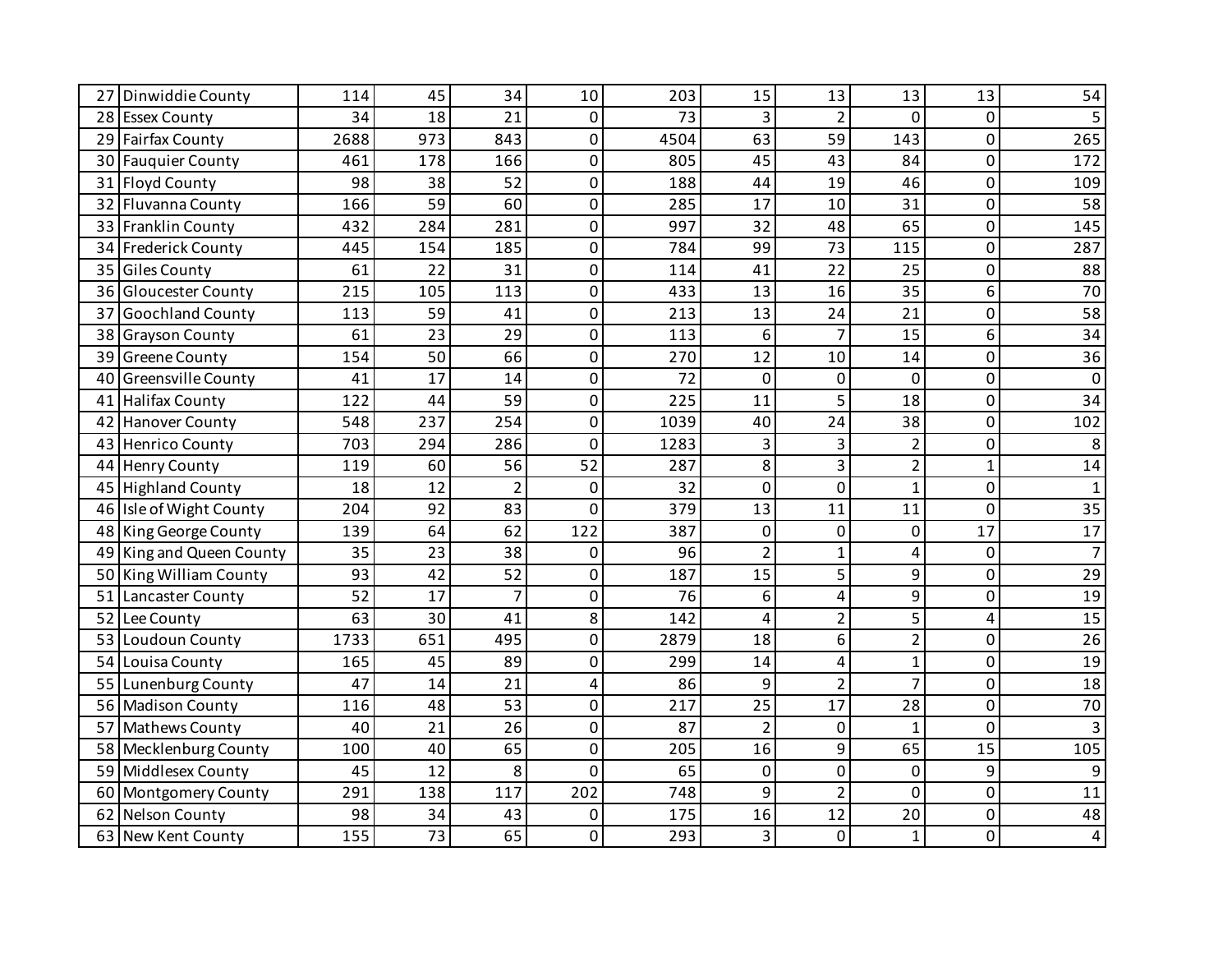| 65 Northampton County    | 28           | 14             | 30              | 0              | 72   | 7               | 6              | 10             | 0              | 23  |
|--------------------------|--------------|----------------|-----------------|----------------|------|-----------------|----------------|----------------|----------------|-----|
| 66 Northumberland County | 54           | 16             | 31              | 0              | 101  | $\Omega$        | $\mathbf{1}$   | $\overline{2}$ | 0              |     |
| 67 Nottoway County       | 60           | 32             | 41              | 0              | 133  | 38              | 30             | 35             | 0              | 103 |
| 68 Orange County         | 254          | 122            | 129             | 0              | 505  | 34              | 23             | 42             | 0              | 99  |
| 69 Page County           | 93           | 33             | 39              | 0              | 165  | 8               | $\overline{7}$ | 13             | 0              | 28  |
| 70 Patrick County        | 78           | 34             | 47              | 0              | 159  | 16              | 19             | 18             | $\overline{0}$ | 53  |
| 71 Pittsylvania County   | 202          | 117            | 125             | 0              | 444  | 0               | 0              | 0              | 161            | 161 |
| 72 Powhatan County       | 270          | 97             | 100             | $\mathbf 0$    | 467  | 17              | 12             | 25             | 15             | 69  |
| 73 Prince Edward County  | 99           | 64             | 41              | 0              | 204  | 11              | 5              | 1              | 4              | 21  |
| 74 Prince George County  | 162          | 84             | $\overline{55}$ | 12             | 313  | 17              | 12             | 15             | 16             | 60  |
| 75 Prince William County | 1701         | 631            | 558             | $\mathbf 0$    | 2890 | $\overline{7}$  | $\mathbf{1}$   | 4              | 0              | 12  |
| 77 Pulaski County        | 76           | 40             | 41              | 0              | 157  | 12              | 4              | 0              | 0              | 16  |
| 78 Rappahannock County   | 43           | 26             | 19              | 0              | 88   | 12              | 3              | $\overline{0}$ | $\overline{0}$ | 15  |
| 79 Richmond County       | 16           | 20             | 12              | 0              | 48   | 8               | 4              | $\mathbf{1}$   | 0              | 13  |
| 80 Roanoke County        | 384          | 183            | 172             | $\mathbf 0$    | 739  | 62              | 45             | 57             | 0              | 164 |
| 81 Rockbridge County     | 133          | 58             | 73              | 21             | 285  | 7               | 6              | 6              | 8              | 27  |
| 82 Rockingham County     | 485          | 180            | 181             | 5              | 851  | 91              | 55             | 162            | $\overline{2}$ | 310 |
| 83 Russell County        | $\mathbf{0}$ | 0              | $\Omega$        | 88             | 88   | 0               | $\Omega$       | 0              | 165            | 165 |
| 84 Scott County          | 44           | 29             | 33              | $\mathbf 0$    | 106  | 1               | $\mathbf 0$    | 3              | $\Omega$       |     |
| 85 Shenandoah County     | 234          | 117            | 119             | $\mathbf 0$    | 470  | 77              | 42             | 51             | 0              | 170 |
| 86 Smyth County          | 75           | 48             | 68              | 0              | 191  | 29              | 10             | 13             | $\overline{0}$ | 52  |
| 87 Southampton County    | 94           | 49             | 40              | 0              | 183  | 7               | 8              | 10             | 0              | 25  |
| 88 Spotsylvania County   | 797          | 367            | 338             | 14             | 1516 | 22              | 27             | 15             | 41             | 105 |
| 89 Stafford County       | 597          | 254            | 207             | 109            | 1167 | $\mathbf 0$     | 0              | $\mathbf 0$    | 41             | 41  |
| 90 Surry County          | 33           | 19             | 14              | 0              | 66   | 12              | 6              | 11             | 0              | 29  |
| 91 Sussex County         | 29           | 15             | 17              | 0              | 61   | 4               | $\overline{2}$ | 0              | 0              | 6   |
| 92 Tazewell County       | 96           | 46             | 43              | 0              | 185  | 8               | $\overline{2}$ | 0              | 0              | 10  |
| 93 Warren County         | 345          | 134            | 135             | 0              | 614  | 58              | 38             | 81             | $\overline{0}$ | 177 |
| 94 Washington County     | 202          | 114            | 118             | $\overline{2}$ | 436  | 63              | 56             | 68             | $\overline{0}$ | 187 |
| 95 Westmoreland County   | 51           | 17             | 21              | $\mathbf 0$    | 89   | 5               | $\overline{2}$ | 6              | 0              | 13  |
| 96 Wise County           | 71           | 34             | 46              | 0              | 151  | $\overline{53}$ | 44             | 28             | 0              | 125 |
| 97 Wythe County          | 69           | 42             | 54              | 0              | 165  | $\overline{7}$  | $\overline{2}$ | $\overline{2}$ | 0              | 11  |
| 98 York County           | 349          | 141            | 110             | 0              | 600  | 22              | 21             | 24             | 25             | 92  |
| 101 Alexandria City      | 223          | 73             | 46              | 0              | 342  | 0               | $\mathbf 0$    | $\mathbf 0$    | 0              | 0   |
| 102 Bristol City         | 26           | $\overline{7}$ | 17              | 0              | 50   | $\mathbf{1}$    | $\overline{2}$ | 0              | 0              |     |